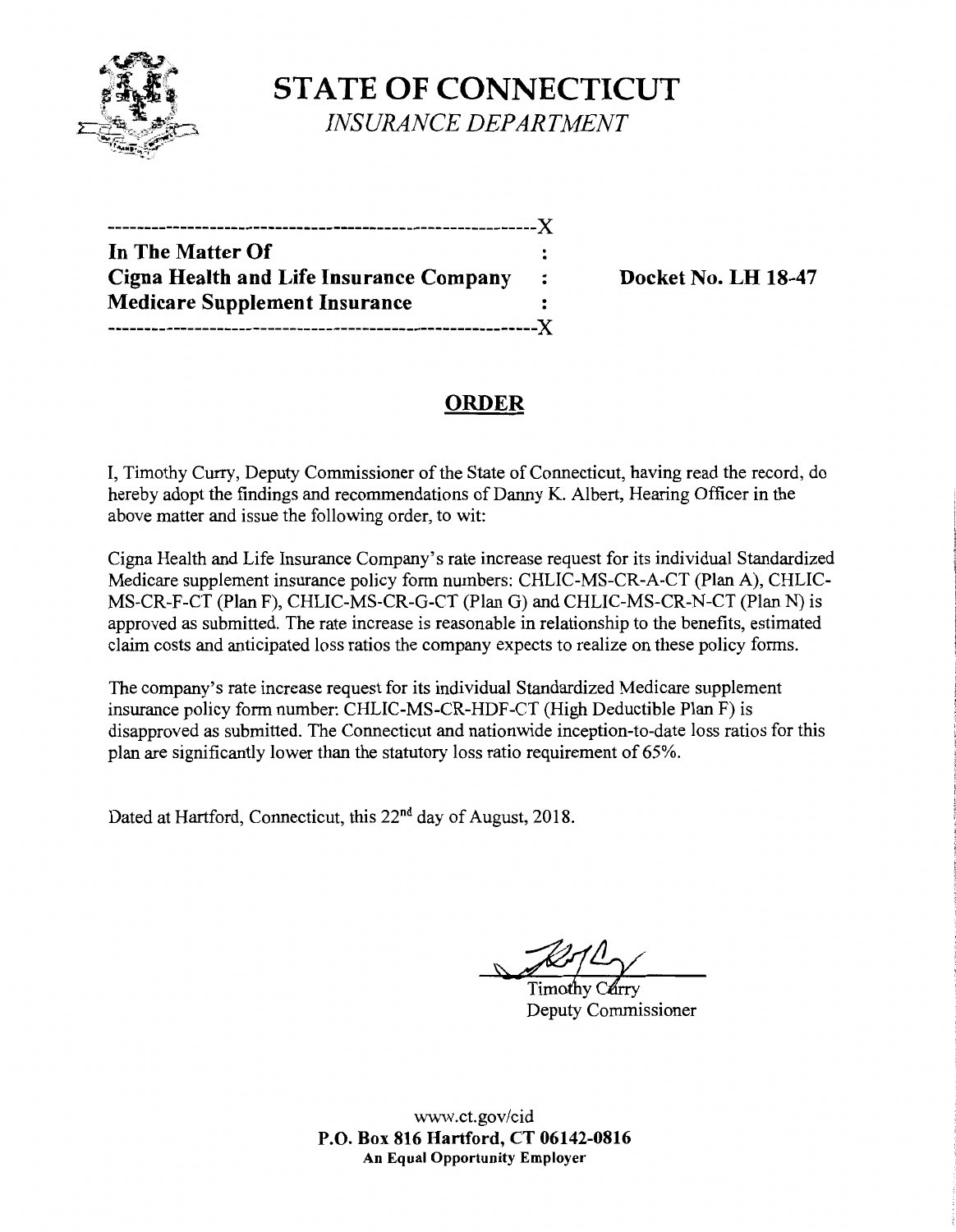

**STATE OF CONNECTICUT**  *INSURANCE DEPARTMENT* 

| In The Matter of                         |  |
|------------------------------------------|--|
| Cigna Health and Life Insurance Company: |  |
| <b>Medicare Supplement Insurance</b>     |  |
|                                          |  |

**Cigna Health and Life Insurance Company** : **Docket No. LH 18-47** 

### **PROPOSED FINAL DECISION**

### I. **INTRODUCTION**

The Insurance Commissioner of the State of Connecticut is empowered to review rates charged for individual and group Medicare supplement policies sold to any resident of this State who is eligible for Medicare. The source for this regulatory authority is contained in Chapter 700c and Section 38a-495a of the Connecticut General Statutes.

After due notice, a hearing was held at the Insurance Department in Hartford on Tuesday, August 14, 2018, to consider whether or not the rate increase requested by Cigna Health and Life Insurance Company on its individual Standardized Medicare supplement business should be approved.

No members from the general public attended the hearing.

No Company representatives from Cigna Health and Life Insurance Company attended the hearing.

The hearing was conducted in accordance with the requirements of Section 38a-474, Connecticut General Statutes, the Uniform Administrative Procedures Act, Chapter 54 of Section 38a-8-1 et seq. of the Regulations of Connecticut State Agencies.

A Medicare supplement policy is a private health insurance policy sold on an individual or group basis, which provides benefits that are additional to the benefits provided by Medicare. For many years Medicare supplement policies have been highly regulated under both state and federal law to protect the interests of persons eligible for Medicare who depend on these policies to provide additional coverage for the costs of health care.

Effective December 1, 2005, Connecticut amended its program of standardized Medicare supplement policies in accordance with Section 38a-495a of the Connecticut General Statutes, and Sections 38a-495a-1 through 38a-495a-21 of the Regulations of Connecticut Agencies. This program, which conforms to federal requirements, provides a "core" package of benefits known as Plan A. Insurers may also offer any one or more of eleven other plans (Plans B through N).

> www.ct.gov/cid **P.O. Box 816 Hartford, CT 06142-0816 An Equal Opportunity Employer**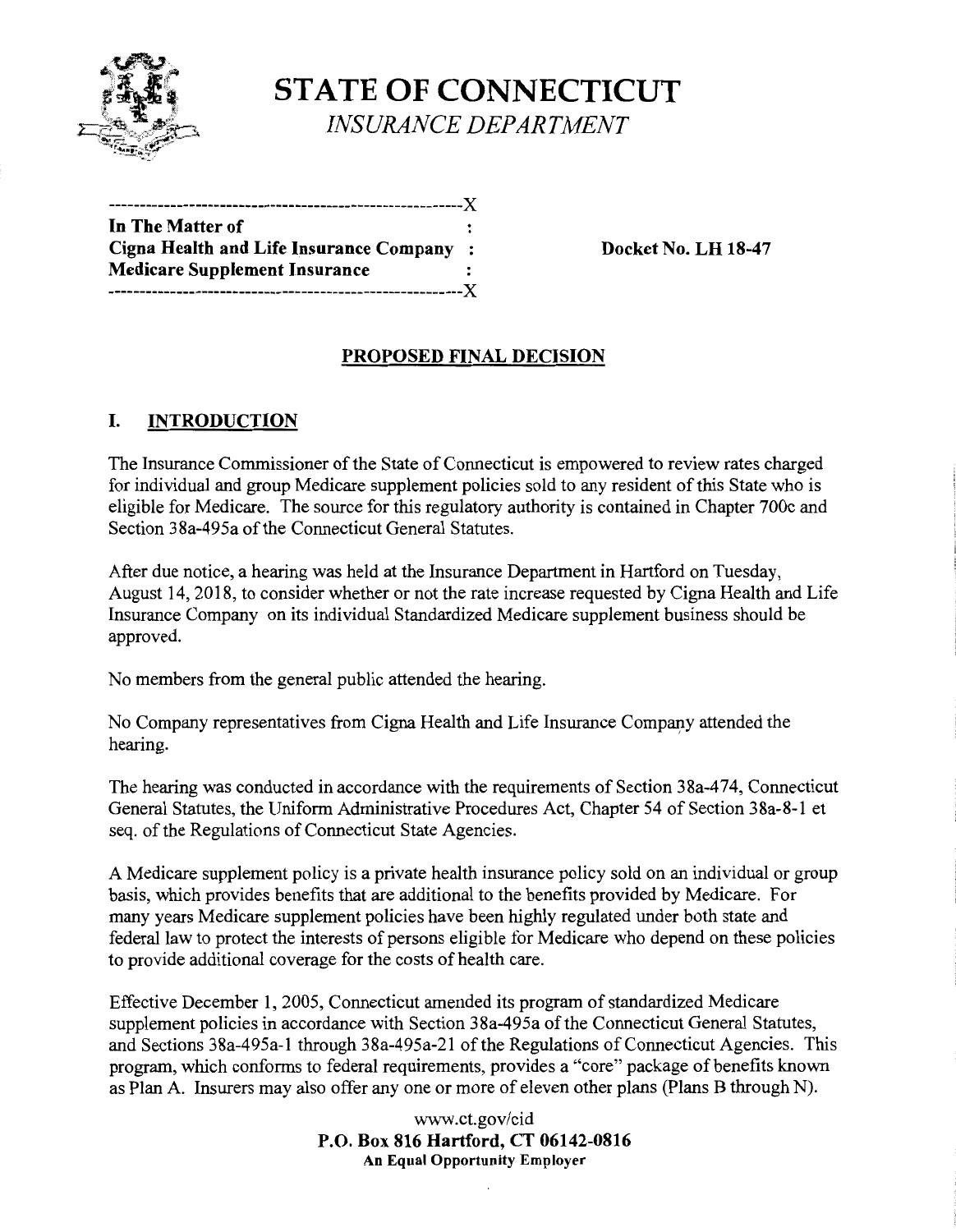Effective January 1, 2006, in accordance with Section 38a-495c of the Connecticut General Statutes (as amended by Public Act 05-20) premiums for all Medicare supplement policies in the state must use community rating. Rates for Plans A through N must be computed without regard to age, gender, previous claims history or the medical condition of any person covered by a Medicare supplement policy or certificate.

The statute provides that coverage under Plans A through N may not be denied on the basis of age, gender, previous claims history or the medical condition of any covered person. Insurers may exclude benefits for losses incurred within six months from the effective date of coverage based on a pre-existing condition.

Effective October 1, 1998, carriers that offer Plan B or Plan C must make these plans as well as Plan A, available to all persons eligible for Medicare by reason of disability.

Insurers must also make the necessary arrangements to receive notice of all claims paid by Medicare for their insureds so that supplement benefits can be computed and paid without requiring insureds to file claim forms for such benefits. This process of direct notice and automatic claims payment is commonly referred to as "piggybacking" or "crossover".

Sections 38a-495 and 38a-522 ofthe Connecticut General Statutes, and Section 38a-495a-10 of the Regulations of Connecticut Agencies, state that individual and group Medicare supplement policies must have anticipated loss ratios of 65% and 75%, respectively. Under Sections 38a-495-7 and 38a-495a-10 ofthe Regulations of Connecticut Agencies, filings for rate increases must demonstrate that actual and expected losses in relation to premiums meet these standards, and anticipated loss ratios for the entire future period for which the requested premiums are calculated to provide coverage must be expected to equal or exceed the appropriate loss ratio standard.

Section 38a-473 of the Connecticut General Statutes provides that no insurer may incorporate in its rates for Medicare supplement policies factors for expenses that exceed 150% of the average expense ratio for that insurer's entire written premium for all lines of health insurance for the previous calendar year.

## **II. FINDING OF FACT**

After reviewing the exhibits entered into the record of this proceeding, and utilizing the experience, technical competence and specialized knowledge of the Insurance Department, the undersigned makes the following findings of fact:

1. CIGNA Health and Life Insurance Company has requested the following rate increases on its individual standardized Medicare supplement plans:

|      | Proposed      |  |
|------|---------------|--|
| Plan | Rate Increase |  |
| A    | 10.5%         |  |
| F    | 10.5%         |  |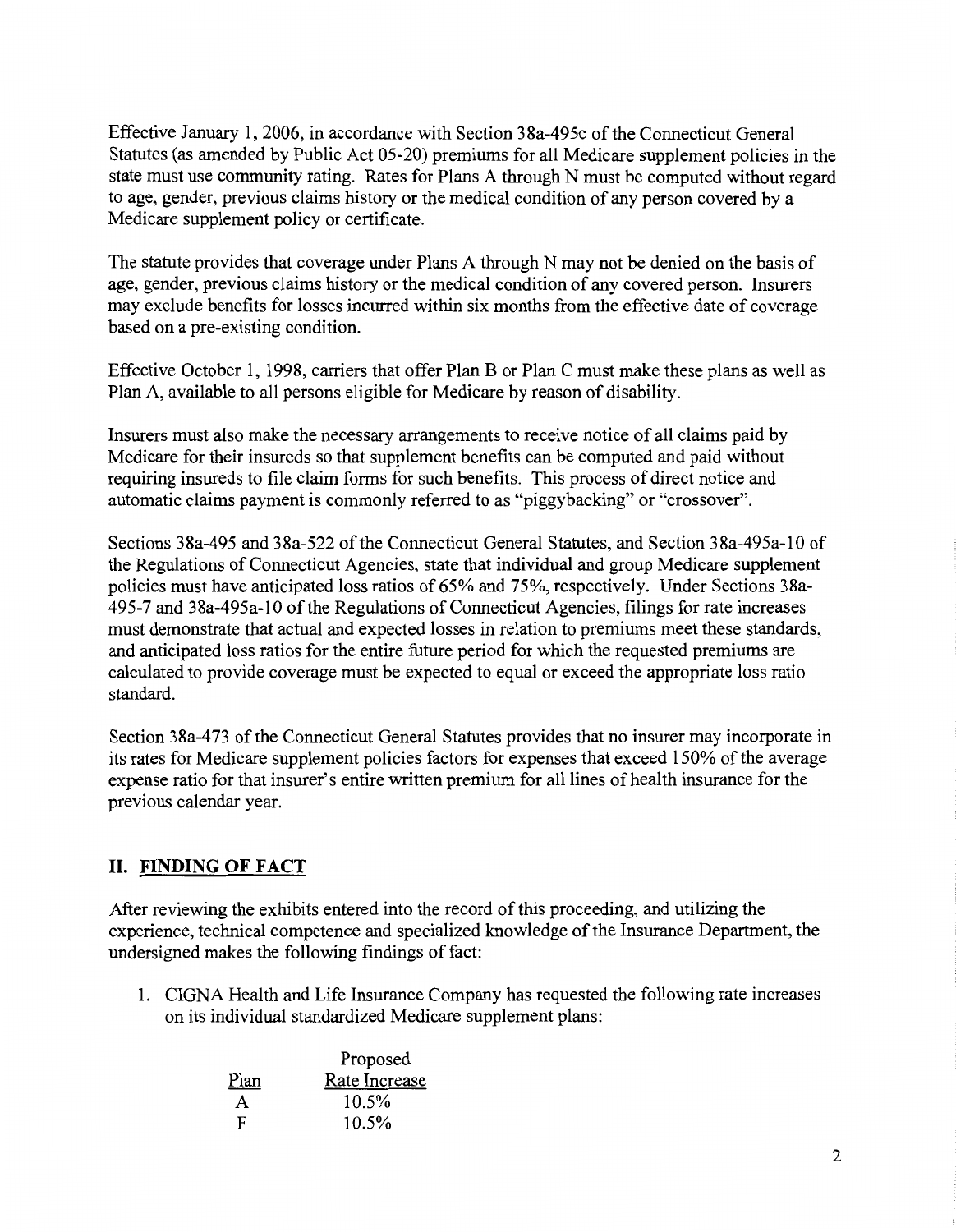| <b>HDF</b> | 10.5%    |
|------------|----------|
| G          | 10.5%    |
| N          | $10.5\%$ |

- 2. On August 4, 2017, Plans A and F received approval for a 5.15% rate increase, while Plans HDF, G and N were granted a rate increase of 3.15%.
- 3. Policyholder count by Plan, for CT and nationwide:

| Plan  | <u>CT</u> | Nationwide |
|-------|-----------|------------|
| A     | 31        | 31         |
| F     | 189       | 7,425      |
| HDF   | 150       | 578        |
| G     | 667       | 5,565      |
| N     | 96        | 720        |
| Total | 1,133     | 14,322     |

- 4. CIGNA has conformed to subsection (e) of section 38a-495c, C.G.S. regarding the automatic claims processing requirement.
- 5. The proposed rates are designed to satisfy the Connecticut regulatory loss ratio of 65%.
- 6. Connecticut loss ratio experience, by Plan, for 2017, 2018 (through March) and from inception is as follows:

| Plan       | 2017   | 2018  | Inception |
|------------|--------|-------|-----------|
| A          | 95.3%  | 99.3% | 98.2%     |
| F          | 108.4% | 98.1% | 107.2%    |
| <b>HDF</b> | 17.6%  | 0.7%  | 13.4%     |
| G          | 96.2%  | 85.0% | 93.2%     |
| N          | 67.5%  | 46.2% | 63.2%     |
| Total      | 93.7%  | 81.3% | 90.9%     |

7. Nationwide loss ratio experience, by Plan, for 2017, 2018 (through March) and from inception is as follows:

| Plan         | 2017   | 2018   | Inception |
|--------------|--------|--------|-----------|
| $\mathbf{A}$ | 183.3% | 155.1% | 174.7%    |
| F            | 84.6%  | 107.6% | 92.9%     |
| <b>HDF</b>   | 35.4%  | 15.2%  | 27.8%     |
| G            | 74.5%  | 70.6%  | 72.9%     |
| N            | 61.1%  | 58.8%  | 60.2%     |
| Total        | 79.0%  | 85.8%  | 81.4%     |